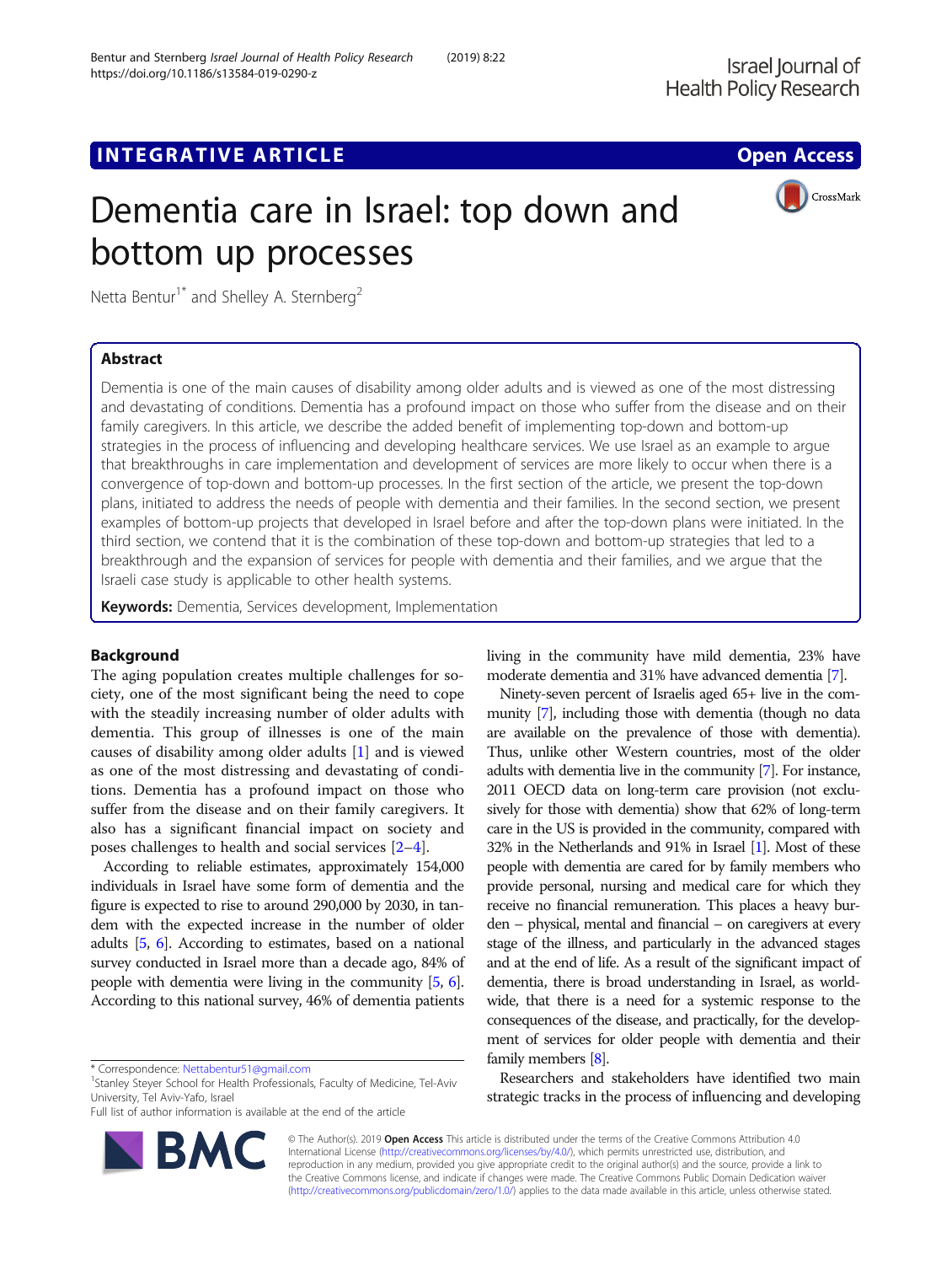healthcare services. In the so-called top-down track, change is stimulated by policy initiatives, i.e., through legislation and regulation, consensus conferences, white papers and directives from directors of health agencies and HMOs (health funds, named as Kupot Holim in Israel). Work plans, goal-oriented activity and projects are then based on these top-down decisions. Budgets may or may not be allocated for these new initiatives. The second strategy, the so-called bottom-up track, promotes change initiated by professionals in the field [[9](#page-5-0)–[11](#page-5-0)]. Working alone or with colleagues, they are the driving force behind interventions that they themselves plan and implement. Many of these initiatives start as local or regional grassroots plans that grow out of professional insights, clinical experience and knowledge accumulated over the years. Some of them start as an initiative of patients or family caregivers who organize to achieve their unmet needs. Compared with government regulations and legislation, which are usually imposed from above, the bottom-up approach makes it possible to adapt an intervention model to the population for whom it is intended [\[12](#page-5-0)]. Bottom-up programs can be more flexible, learning from other similar programs and adjusting their models as they go along. Usually they are not bound by strict standardized forms and instruments. As such, professionals can formulate a project in supportive, less threatening, and easily understandable language and make cultural and linguistic adjustments [[13\]](#page-5-0).

In this article, we demonstrate the added benefit of implementing top-down and bottom-up strategies together. We use Israel as an example to argue that breakthroughs in care implementation and development of services are more likely to occur where there is a convergence of top-down and bottom-up processes. In the first section of the article, we present the top-down plans that were initiated to address the needs of people with dementia and their families. In the second section, we present examples of bottom-up projects that developed in Israel before and after the top-down plans were initiated. In the third section, we contend that it is the combination of the top-down and bottom-up strategies that led to a breakthrough and the expansion of services for people with dementia and their families, and we argue that the Israeli case study is applicable to other health systems.

## Main text

## Top-down processes

The 2014 Glasgow Declaration called for the creation of a European Dementia Strategy and national strategies in every country in Europe, and called upon world leaders to recognize dementia as a public health priority and to develop a global action plan on dementia [\[14\]](#page-5-0). Indeed, many countries have developed national strategic plans to addressing dementia, and in 2013, Israel joined these

countries by developing a national strategic plan for dealing with the challenges posed by the disease (the Plan). The necessity of the a program was expressed in Israel by the Geriatric national council, health and social policy makers, stakeholders and services providers, stating that it is essential in order to comprehensive identification and expressing the needs and developing a coordinated respond to the present and future requirements in Israel.

The Plan was formulated by an interdisciplinary group of experts from government ministries, the National Insurance Institute, the HMOs, which are responsible for providing health services in the community, hospitals, nonprofit organizations and leading academics. The process was led by the Center for Research on Aging at the Myers-JDC Brookdale Institute and the National Geriatric Council, with the support of the Helen Bader Foundation. In order to prepare the plan, leading experienced researchers from the Myers-JDC-Brookdale institute gathered epidemiological and demographic data that was available in Israel about people with dementia in the community and in long term care institution. They also gathered information regarding all the health and social services that are currently available for people with dementia and for their caregivers. The researchers firstly brought the issue of dementia to the table in 2005, and since then have conducted two studies that produced a huge bulk of detailed information about the unmet needs of the population with dementia and their families. The researchers also held interviews with leading Israeli health and social policy makers and service providers [[15](#page-5-0), [16\]](#page-5-0). The product of all this work was a comprehensive booklet of data and information that served the forum of experts in their work.

The Plan's vision is to enable people with dementia and their families – through a broad array of easily accessible, high-standard supports and services – to live as full, independent and dignified a life as possible. The Plan recognizes the need to address dementia from the stages of prevention of risk factors and early detection, through diagnosis and patient care, to the assurance of quality of end-of-life care. It proposes to do so by implementing interdisciplinary work principles and care, and by encouraging coordination and cooperation between all participating parties.

In the first stage of preparing the Plan, the interdisciplinary group conducted a comprehensive review of the current status of dementia care in Israel and identified the major gaps and challenges that needed to be addressed.

It was found that there was a lack of awareness of health and social services available for the prevention, diagnosis, and treatment of dementia, and support for people with dementia. This lack of awareness led to under-diagnosis, limited early intervention, ineffective care management,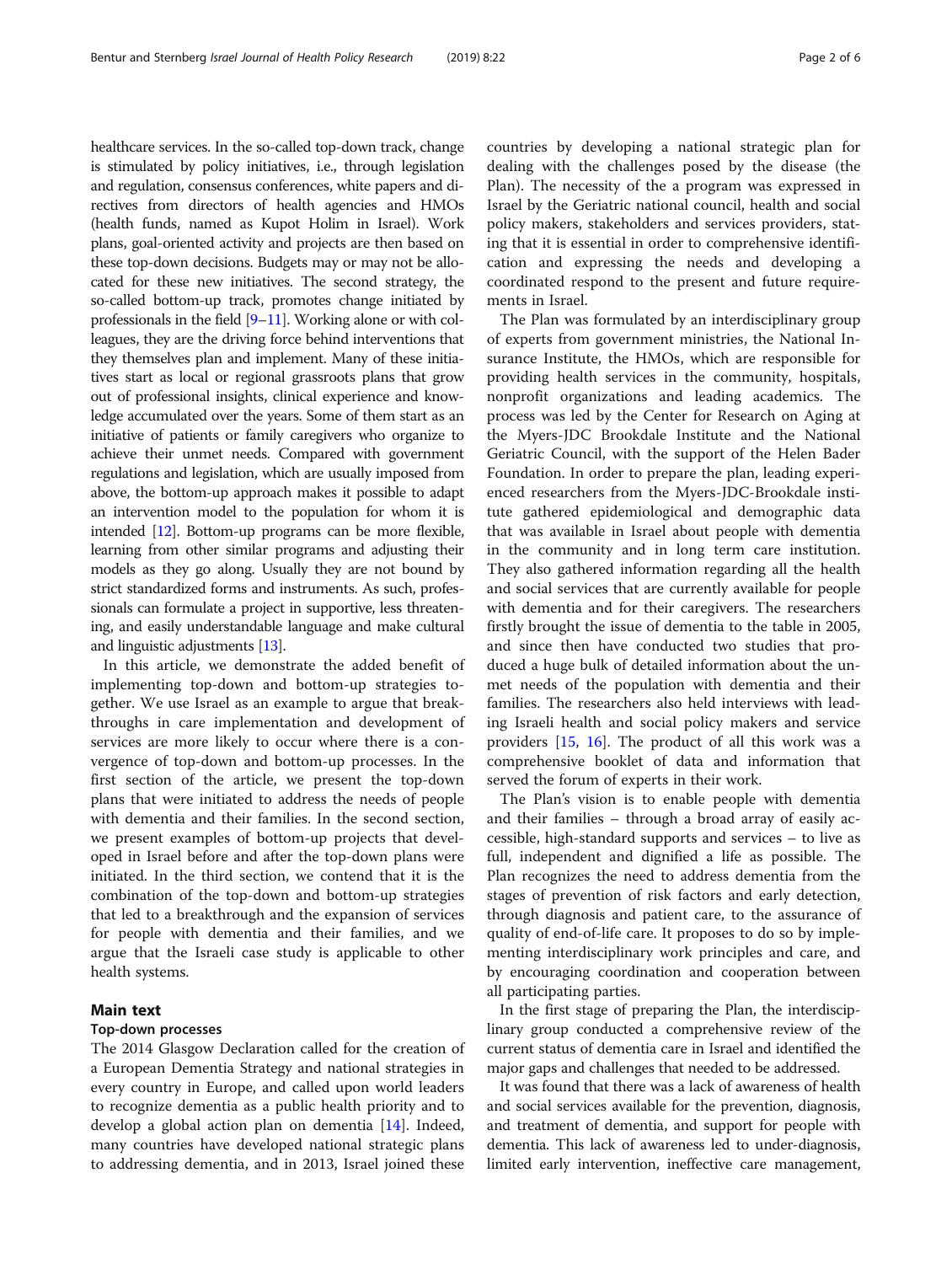stigmatization of people with dementia, and a lack of suitable family support. It was also found that there was not enough training and professional knowledge in the field of dementia. In addition, although there was broad consensus that people with dementia should be able to continue to live at home as long as possible, there was a need to ensure the availability of quality institutional care for those that can't stay at home. Family caregivers of people with dementia were also identified as a target population with a lot of unmet needs, and therefore requiring the development of services in order to address their concerns and ensure their physical and mental health.

Based on this review, the group formulated a set of objectives for the strategic Plan:

- 1. Raising public awareness of dementia and dispelling the associated stigma
- 2. Improving the array of community health services offered to provide comprehensive care at every stage of the illness
- 3. Improving the array of community social services (such as those provided through the Long-Term Care Insurance Law and daycare centers)
- 4. Developing interventions to support family caregivers directly
- 5. Adapting the array of long-term institutional services to meet changing needs
- 6. Developing and expanding resources to train care professionals in the community and in hospitals
- 7. Promoting critical research to support policy planning and service development.

The development of the Plan followed other processes to improve the care of people with dementia that had taken place in Israel a few years previously. The most significant was the formulation of clinical guidelines by a clinical consensus conference held in November 2011, initiated by the Israeli Medical Association and adopted by the Ministry of Health. The clinical guidelines included four recommendations. The first was for the clinical evaluation of dementia by a multi-professional team, using psychometrical and performance tests. The second was to prevent dementia by conducting cardio-cerebro-vascular risk tests, promoting Mediterranean nutrition and physical activity. The third and fourth recommendations referred to medical and non-medical therapy such as medication, cognitive training, behavioral intervention and recreation therapy.

Four years before this consensus conference, the medical administration at the Ministry of Health issued a directive to the HMOs requiring them to develop comprehensive geriatric evaluation clinics in the community (12/2007). One of the main tasks of these clinics was the obligation to undertake cognitive evaluation, using shared objective tools. Indeed, a study from 2011 found that about half of the older adults who were referred to comprehensive geriatric assessment did suffer from cognitive decline and that one of the main benefits of the clinics for family physicians was helping them to treat patients with cognitive deterioration [\[17](#page-5-0)].

Another top-down indirect action that should be mentioned is a policy statement on palliative care, issued by the Ministry of Health director-general in 2009, describing the minimal standards for the development of palliative care services by all hospitals and by the four HMOs. Besides being an important development in itself, this was the first time in Israel that the Ministry of Health mandated palliative services for people with advance dementia and not only for cancer patients.

#### Bottom up activities

It is incorrect to state that there were no activities or services for people with dementia and their families before the development of the Plan. The first bottom-up organization was Melabev (the Hebrew acronym for Center for Treatment of older adults in the Community), a nonprofit organization, that was established in 1981 by Leah Abramowitz, a social worker, and Prof. Arnold Rosin, a geriatrician, with their colleagues at the Shaare Zedek Medical Center in Jerusalem. They witnessed the problems faced after diagnosis by patients and their families, who lacked advice and facilities for coping. They established a geriatric institute in partnership with Shaare Zedek Medical Center to offer the first in-service courses in Israel for eldercare professionals. Over the years, Melabev has grown, with the mission to enhance quality of life with dignity and self-worth in adults who are affected by dementia or Alzheimer's, to help slow their cognitive and physical decline through specifically designed therapeutic and physical activities allowing patients to maintain their current level of functioning for as long as possible. After more than thirty years of activity, the organization provides multiple services for people with dementia, although the main center of their activities is in Jerusalem.

At the same time, as Israel's population began to shift from a very young composition to an older composition, it was brought about a realization of the urgent need for community-based services for this rapidly growing older fragile adult population. One of the key services developed by Eshel (The Association for the Planning and Development of Services for the Aged in Israel, that is the biggest Israeli NGO that develops services for older adults) was day centers for older adults, which became a central component of the national system of community-based care. Prior to this initiative, day care centers was virtually unknown in Israe. The idea was first raised by the Ministry for Social Affairs during the early eighties of the 20th cnturey and was implemented by Eshel. Since the mid-1990s, the service has developed at an accelerated pace and today 174 day centers exist nationwide. They provide socio-cultural activities, personal-care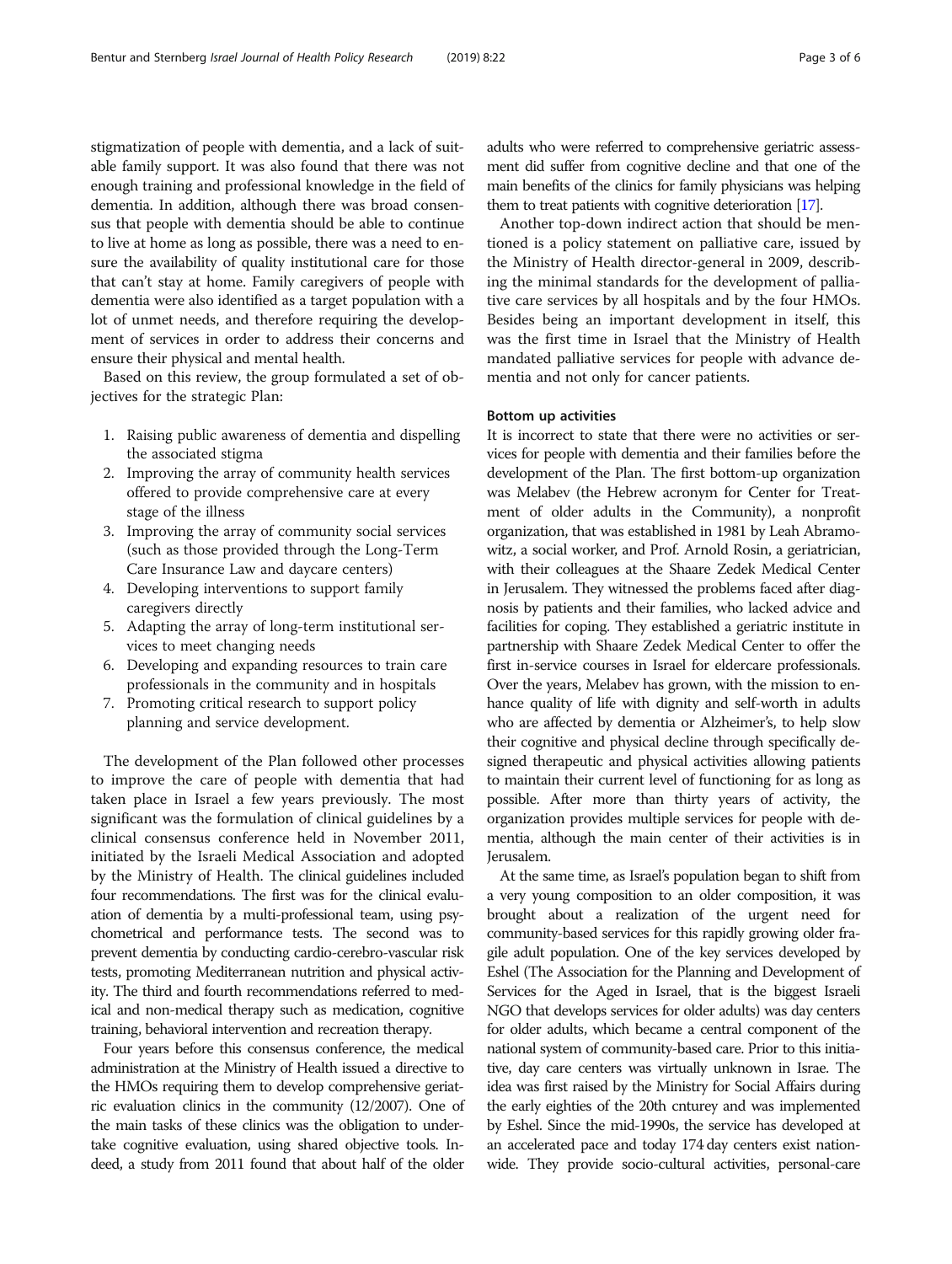services, meals, and professional therapeutic services – all under one roof. Day care centers are part of the basket of services offered to older adults eligible under the Community Long-term Care Insurance Law. Daycare centers are common response for mentally-frail elders living in the community. They offer elders occupation and activities, and their families – a respite. About a third of all daycare centers have a special department for the mentally frail older adults with dementia or have a separate wing for this population [\[18](#page-5-0)].

Another longstanding bottom-up organization is the Alzheimer's Association of Israel (EMDA), which was founded in 1988 by family members of people with Alzheimer's and other form of dementia. It is another nonprofit organization, which was founded to support the patients' needs and help them through stressful times. Although for the first two decades after its founding, EMDA was a well-known but relatively small organization that operated mainly in the Tel-Aviv area, over the past few years, particularly since the introduction of the Plan, EMDA has expanded extensively and now has 38 branches nationwide. Its growth has included the expansion of current activities as well as the creation of new ones.

Several other non-governmental organizations, such as Yad Sarah and Ezer Mizion, have also developed services for older people with dementia and their families over the last two decades. Both organizations were set up by their founders in memory of their late patents who suffered from degenerative diseases and disabilities, with the mission to keep older people in their homes and out of institutions as long as possible. These organizations supply a variety of services to people in the community, including centers for Alzheimer's, that offer counseling and ongoing personal guidance to families of dementia patients.

Although Israel had an extensive primary healthcare system in the community provided by the four HMOs, they lacked targeted interventions to improve the care of people with dementia. Nevertheless, some activities deserve mention. In 2016, Clalit Health Services, the largest HMO in Israel, which provides medical care to 55% of the Israeli population, has introduced the Five Wishes program, which was originally introduced in the US in 1996 ([https://www.agingwithdignity.org/five-wishes/about-five](https://www.agingwithdignity.org/five-wishes/about-five-wishes)[wishes\)](https://www.agingwithdignity.org/five-wishes/about-five-wishes). It is an easy-to-use document written in everyday language, which allows people to plan how they want to be cared for in the event of serious illness and inability to speak for themselves. The Five Wishes is considered a short and effective tool that facilitates discussion with people who are not necessarily in a terminal condition, during a routine visit to the family physician or community nurse. This approach is unique because it addresses medical, personal, emotional and spiritual needs, and helps structure discussions between patients, their families and physicians. Currently, the tool is being distributed among all of Clalit's primary care providers (physicians and nurses) throughout Israel, but there is no information yet about the extent of its use.

In addition, Maccabi Healthcare Services, the second largest HMO plan in the country that provides medical care to about 25% of the Israeli population, initiated a pilot project to provide home hospice care for advanced dementia patients. This pilot project showed a decrease in hospitalizations and an increase in family caregiver satisfaction with care, and resulted in a change of policy in the HMO. (see article by Sternberg et al. in this journal).

#### The convergence of top-down and bottom-up processes

Since its launching 5 years ago, the National Strategic Dementia Plan has been promoted many initiatives. This could not have been achieved without the grassroots organizations that were already in the field and served as a solid basis for development and expansion. Thus, for example, ESHEL and EMDA provided a service infrastructure that the program joined, which enabled the development of new services. Moreover, the existing services provided the most important resource, i.e. professionals with extensive knowledge and experience in development of services for people with dementia and their families. They all supported the National Program and willingly became part of their work. The knowledge, experience and long-term involvement of these professionals had a huge impact on developing programs.

The annual budget for the program, through partnerships, has increased from under 1 million NIS in the first year (2013–2014) to close to 10 million NIS in 2017.

The Ministry of Health is leading the Plan through an implementation committee of stakeholders form all relevant organizations, and promotes the development of models of care through demonstration projects that are evaluated by accompanying research studies. The goal of one of the first projects, started in 2014, was to improve the diagnosis and treatment of dementia in primary care. Each of the four HMOs designed its own project, which included a program to train nurses who are responsible for the care of people with diabetes, to identify cognitive impairment, a cell phone application to help primary care doctors to do a mini geriatric assessment, development of a dementia registry, and training sessions for multidisciplinary staff. Another project in development, aims to improve the continuity of care for people with dementia or delirium as they transition from the community to the acute care hospital and back into the community.

Another project started in 2017 in four general hospitals, aims to improve the diagnosis, treatment & discharge of inpatients with dementia or delirium. Each hospital developed its own project which include improving the care of people with dementia who come to the emergency room after trauma, and training volunteers to work with hospitalized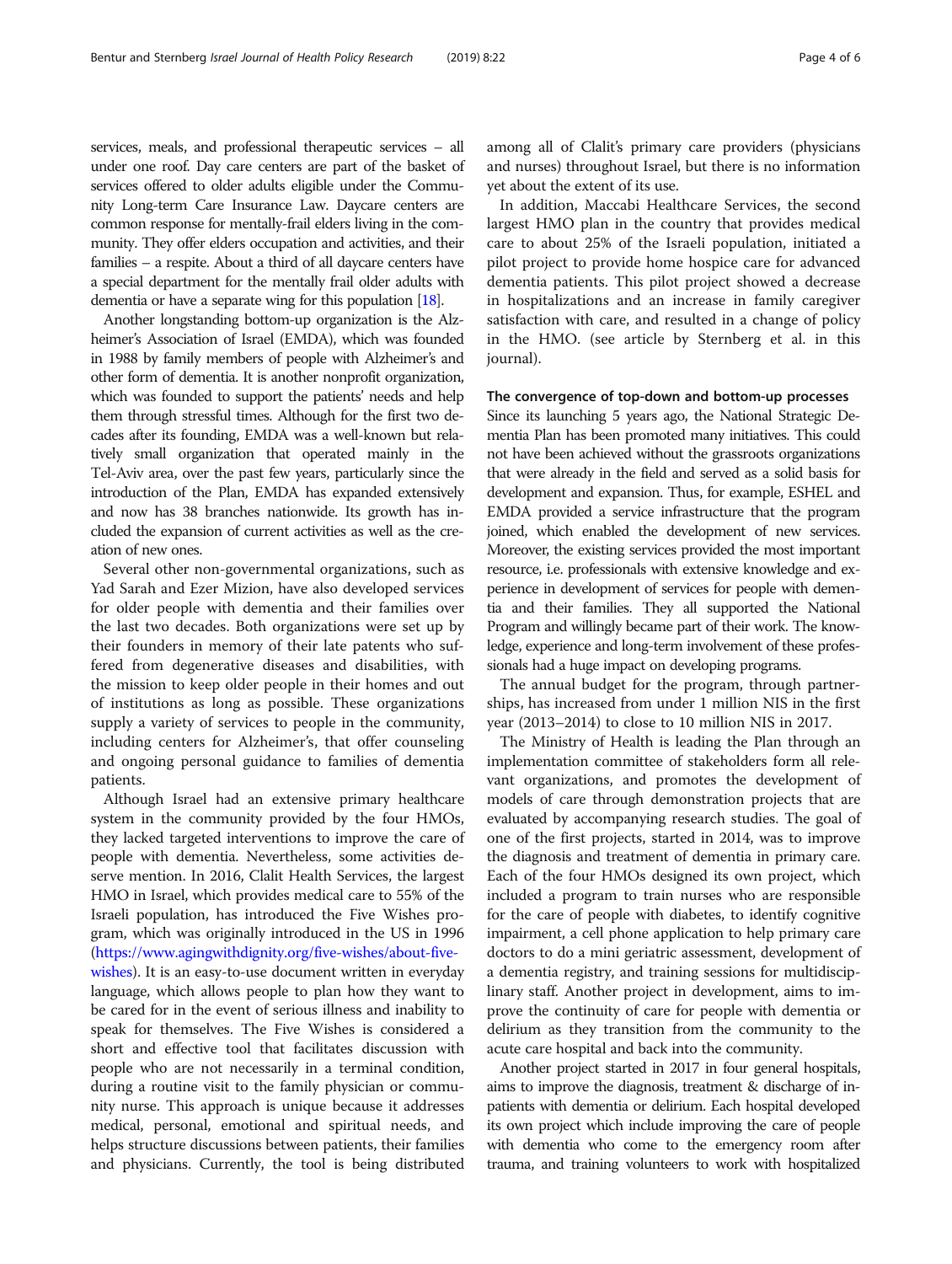patients with dementia based on the American model called HELP [\(https://www.agingwithdignity.org/five-wishes/about-](https://www.agingwithdignity.org/five-wishes/about-five-wishes) [five-wishes](https://www.agingwithdignity.org/five-wishes/about-five-wishes)), to decrease the incidence of delirium .

On the social front, EMDA has implemented a Dementia Friends program [\[19](#page-5-0)] in partnership with local municipalities and has trained 6000 volunteers so far. This British program aims to raise public awareness to the needs of people with dementia and their families. The Dementia Friends program recruits volunteers who learn about the disease and engage in different activities in their communities in order to tackle the stigma and lack of understanding that leaves many people lonely and socially excluded.

In addition, caregiver support programs have been developed including 68 caregiver support groups of EMDA and 25 personalized groups, with the collaboration of the National Insurance Institute, ESHEL and EMDA. In addition, respite care expanded to 33 nursing homes nationally, with the collaboration of the Ministry of Health and the Welfare Ministry.

The Israel National Dementia Plan has engaged major stakeholders, and has generated effective partnerships projects. Funding has gradually expanded from the Minstry of Health, ESHEL,, and from the National Insurance Institute. Preliminary data from the pilot projects evaluations are currently attained and analysed. Following the results of these evaluation, the head of the plan at the ministry of health together with the implementation committee will design in the coming months a scheme for applying some of the projects as standard of care at the HMOs and for recommending changes in other projects.

## Conclusions

Providing quality services for people with dementia and their families is a challenging and complex task, but it can be done. In this article, we argue that parallel top-down and bottom-up processes should be initiated within the health and social systems. A comprehensive national strategic plan that was formulated by a group of experts cannot bring about change by itself. It may be the first important step and a basis for an agreed-upon policy, but more is required if the policy is to be implemented and incorporated into practice [[20](#page-5-0)]. The convergence of both strategies creates a new field of activity and contributes far more than either strategy alone in addressing the challenges of this complex and change-resistant area. It is the synergy between top-down and bottom-up activities that is addressing the challenges of improving the access to quality dementia care.

The major initiatives of the plan have led to increased awareness, improved care and access to medical and social services, and work force expansion and training. However, although the enormous development of services for people with dementia and their families is impressive, much more still needs to be done. Since most Israeli older adults live in

the community, more effort and resources should be allocated to community health services. Studies show that older adults with dementia and their family members have reported unmet needs and suffering [\(https://www.demen](https://www.dementiafriends.org.uk/)[tiafriends.org.uk/\)](https://www.dementiafriends.org.uk/). For example, there is a need to improve the education of family physicians in the early detection of dementia and the assessment of cognitive and behavioral deterioration. There is also a need for much more comprehensive geriatric evaluation clinics and home care for people with dementia. Community-based palliative care for dementia needs to be developed since studies have shown that people with advanced dementia suffer from pain, skin breakdown and other symptoms [\[17,](#page-5-0) [21\]](#page-5-0). It is anticipated that the convergence of a top-down directive, and an increase in bottom-up programs will lead to the development of better community – based palliative care for dementia. At the same time, studies are needed to assess the quality of these programs to stimulate new bottom-up initiatives and facilitate decisions for future planning.

Because Israel is a small country with a relatively uniform health system, it can serve as a case study of using the top-down and bottom up approach. This case study may be applicable to other countries by reinforcing the importance of parallel development of top-down and bottom-up initiatives. The question of where to start is less important than the understanding that parallel and synergistic initiatives are imperative. Much more needs to be done, but the top down and bottom up convergence of strategies and initiatives has created stakeholders in dementia care. The Israel National Dementia Plan has become a model for other Israeli national initiatives in palliative care and fall prevention.

#### Abbreviation

EMDA: Alzheimer's Association of Israel

#### Acknowledgements

We acknowledge the Minerva German-Israeli Workshop on Dementia leaders and participants for their thoughtful feedback.

#### Funding

Not applicable.

#### Availability of data and materials Not applicable.

#### Authors' contributions

Equal contribution. Both authors read and approved the final manuscript.

## Ethics approval and consent to participate

Not applicable.

#### Consent for publication Not applicable.

#### Competing interests

The authors declares that they has no competing interests.

#### Publisher's Note

Springer Nature remains neutral with regard to jurisdictional claims in published maps and institutional affiliations.